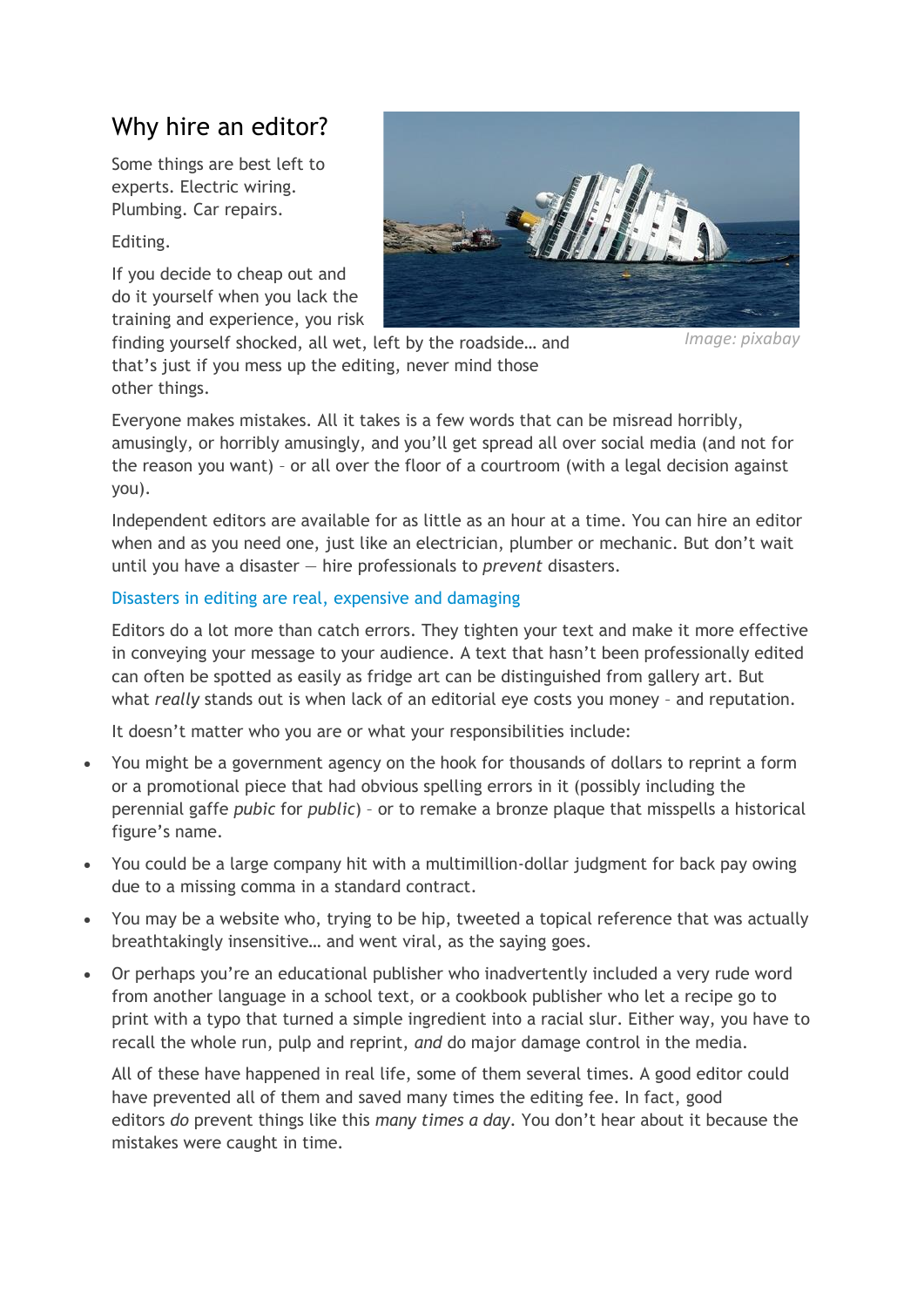### Independent editors are amazing and affordable, and they add value

When you're dealing with the text that's your face to the world, you can't afford *not* to get a professional. A professional editor will most likely be ready, willing and able to tighten, strengthen and embarrassment-proof your text for less than the cost of the time it took to write it, let alone the time it would take you to rewrite it. They might even be able to have it back to you within an hour or two, especially if you have a good ongoing relationship. Good text pays for itself in increased revenue – and with the revenue you won't lose because of a job disastrously done.

If you don't have an in-house editor on your staff, there are many advantages of using an independent editor. Here are a few of them:

- **You save staff time** and you keep staff focused on the jobs they were hired for. That means you get more from your staff (and their job satisfaction will probably be higher when they're not interrupted with proofreading assignments).
- **It ensures consistency of style and vision** when you have an ongoing relationship with your editor, and at the same time it only costs you money when you are having them do work.
- **It gives a fresh external perspective** that no one inside your organization can provide.
- **Many editors are in-depth subject matter experts.** Check the directories of the organizations listed at the end of this article; you may be surprised at how many editors have master's degrees and PhDs.
- **Editors have the right tools and know how to use them.** For example, many editors use PerfectIt, which is an application that finds consistency mistakes and enforces house style. It helps editors apply their judgment more efficiently, effectively and consistently than non-professionals can.

#### If you think you can't hire an independent editor, think again!

You're not the first person to think that an independent editor is out of the question. Here are some common reasons for not hiring an editor, together with how to address them so that you can deliver all the benefits for your organization:

- **The document is highly confidential and for legal reasons can't be sent to anyone outside the company.** This is what non-disclosure agreements are for. And if that isn't possible, it's a good reason to hire an in-house editor, because when something that important hits the world, any problems with it will become *very big* problems indeed.
- **The text needs to be ready within an hour.** This happens, and it's why you should establish a good working relationship with a professional editor – or more than one. Any company that might need to draw up contracts on very short order keeps a contract lawyer on retainer; editors are much less expensive and no less necessary. Build one into your process.
- **Junior staff members can proofread it.** Giving the work to a junior member of staff may help them learn the business, but if you were running a restaurant, would you hand your best sauté pans to a new hire who is still learning the trade and then give what they create directly to your most important customer? You'll create more editing disasters than you avoid.